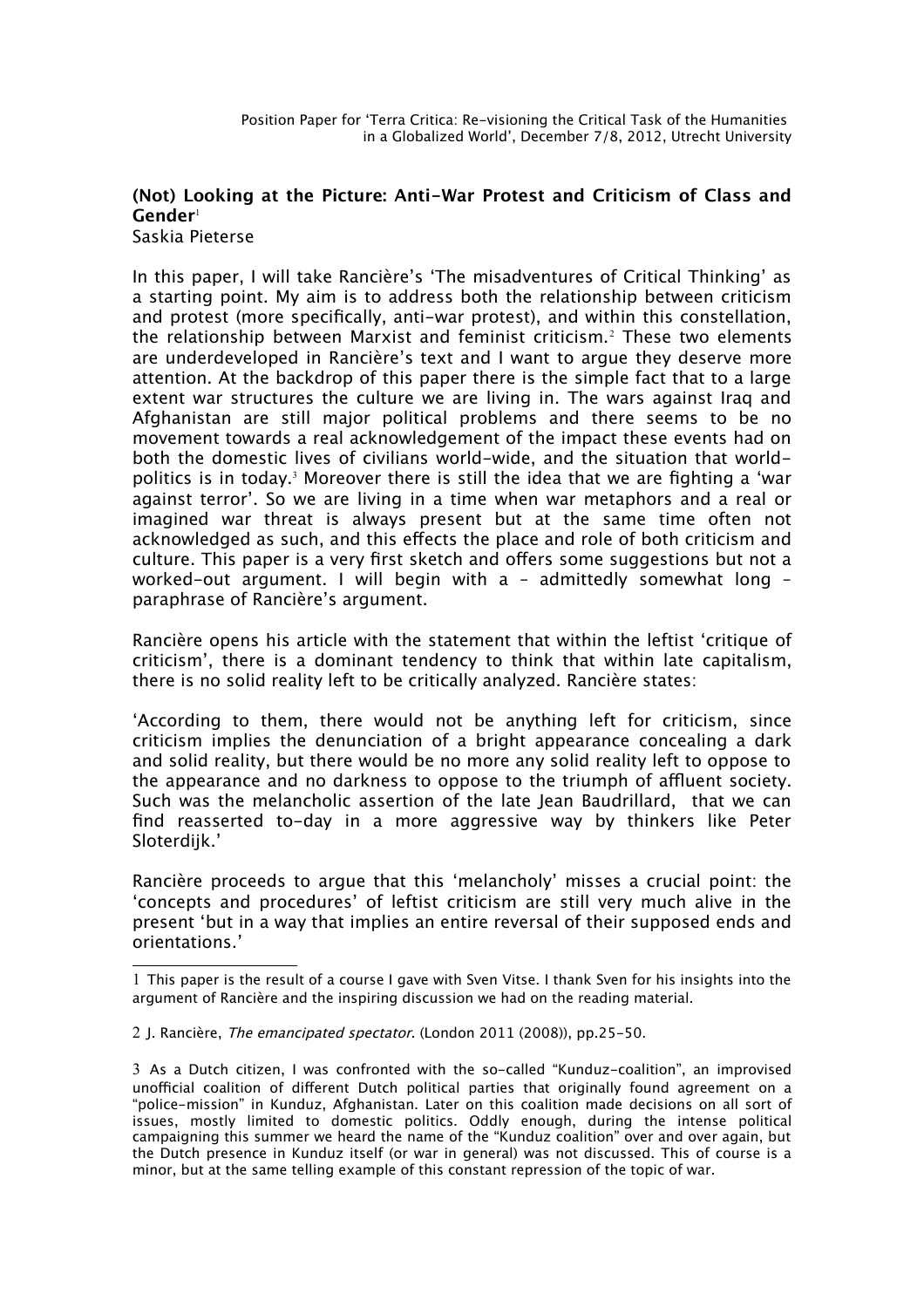To explain his reasoning, Rancière opposes two works of art: Martha Rosler 'Bringing war home', made in the late sixties and the beginning of the seventies, and the installations of Josephine Meckseper, specifcally series of photographs of the marches against the war in Afghanistan and in Iraq. Rancière argues that both artists use the procedure of the collage to address the relationship between mass-consumption and war.

Collage is a typical procedure of the left-wing critical tradition. Rosler, coming from a Marxist background, used advertisements from women magazines that show American 'petty-bourgeois interiors'. She put images of the atrocities in Vietnam within the space of these interiors: for instance, a picture of war crimes replaced the poster in a children's' bedroom. In the pre-Photoshop era, this was no small achievement. The purpose of this precision is clear: on a frst look, the war does not disrupt the order in the room, the war images seem to fnd a 'natural' place within the framework of the advertisements. It is only when one looks closer, one is shocked to discover the content of these seemingly 'ftting' images within the larger image of the household. Rancière argues that these collages reveled a 'hidden reality' behind the 'false image' of the happy domestic life. Bringing the war home means raising awareness that the seemingly remote reality of imperialist war, is in fact always present in the heart of American happiness.<sup>[4](#page-1-0)</sup>

Meckseper takes a diferent approach: she has photographed the protests against the wars in Iraq and Afghanistan. In one photograph, we see protesters holding banners in the background, while the foreground shows an overflled garbage-can , the content of which falls to the ground. The point seems clear: the war protest is as much part of the consumerist logic as the war itself is, they both cannot escape from capitalism, in which commodities and images are consumed excessively. But if this is the case, than what is the critical function of this Meckseper's image, Rancière asks. For it adds only on more image onto the already overflled pile of images we consume everyday; and if there is no escape from a consumerist logic, does this type of art still employ critical procedures? Surprisingly, according to Rancière the answer to this question is 'yes'. The mechanism of Meckseper's art is still that of the critical procedure: it has not been cancelled but has been overturned. The artwork acknowledges its own complicity, but this acknowledgement can only be brought about by the critical procedure.

Rancière reads Meckseper photograph as an emblem for the powerlessness of today's leftist criticism. Rancière cites Zygmunt Bauman and Peter Sloterdijk; he concludes that they give us a 'disenchanted gaze on a world in which the critical interpretation of the system has become part of the system itself.' Rancière labels this as 'left-wing irony' or 'melancholy':

It urges us both to confess that all our desires, including our dreams of subversion, obey the law of the market and that we are just indulging , in various ways, in the new game available on the global market : experimenting one's life as a luxury commodity. We are said to be swallowed in the belly of the monster where even the capacities of autonomous and disruptive practice and the networks of cooperative action that we could use against it are exploited by the monster and serve its new power , the power of immaterial production.

<span id="page-1-0"></span><sup>4</sup> Rosler's collages are exhibited in the re-opened Amsterdam Stedelijk Museum.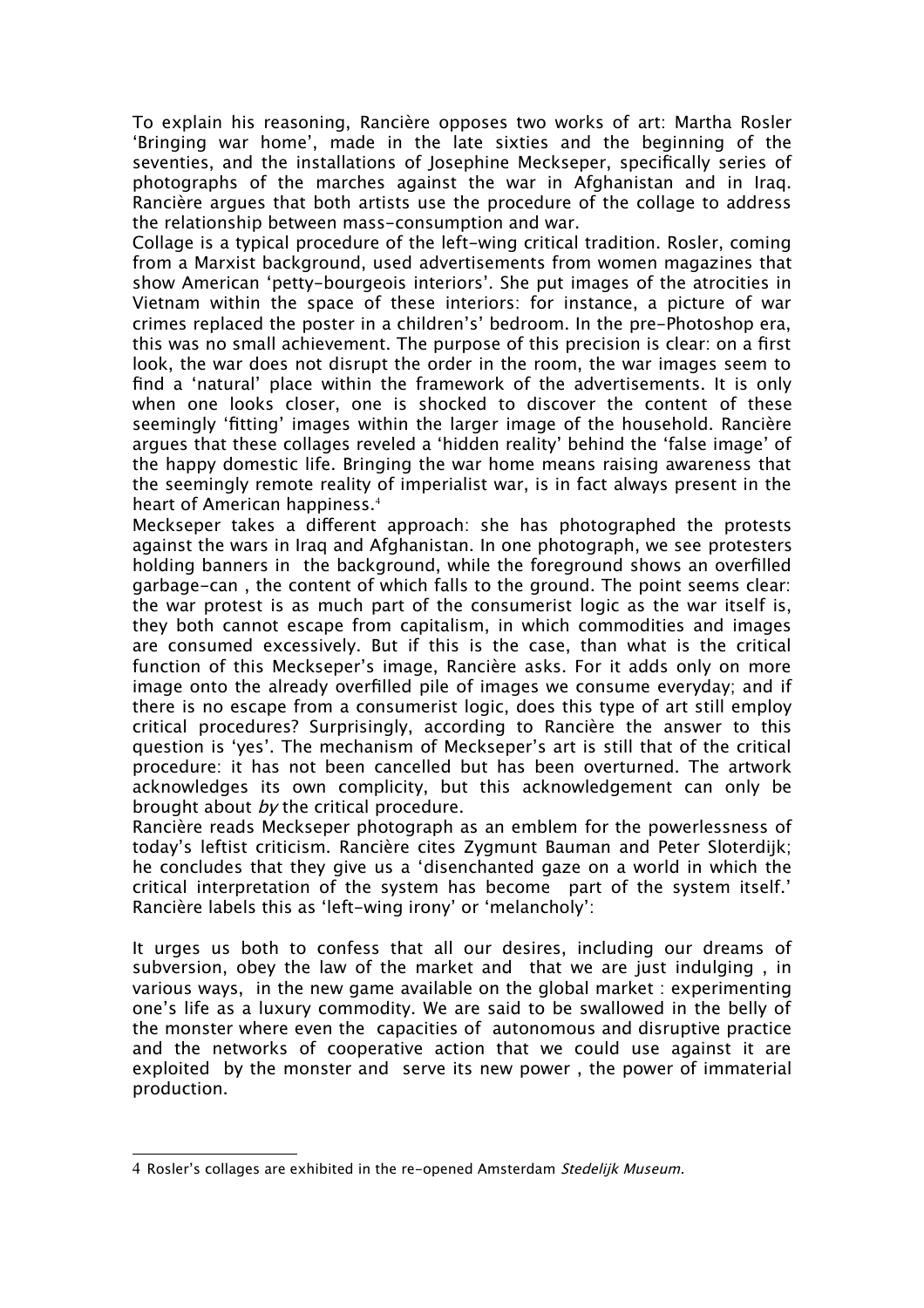So on the one hand we have the powerlessness of 'left wing irony', but, according to Rancière, on the other hand there is the 'right wing rage'. This rage *also* uses the critical procedures first developed by Marx, although it uses these procedures to blame the left. According to Rancière, right-wing cultural critics argue that the traditional institutions and traditional forms of authority (such as the patriarchal family) originally imposed a limit to the power of the market. People did not act as individual consumers that only cared for their own satisfaction, but as members of a larger society, in which they had obligations and rights. However, the protests of the sixties undermined all these traditional institutions and decapitated authorial fgures; therefore there was no force left to counter-act the market; democratization therefore lead to the triumph of the market in all the spheres of life. So according to this version of history, it were the Marxists protesters in the sixties that are to blame for the pervasion of a consumerist and capitalist logic in all elements of our lives. Moreover, the right wing reads the 'consumerist rage' of the pillaging youths in France and England as forms of 'terrorism'; thereby suggesting that there is no escape from this world-wide destructive force, unleashed by the democratic, emancipative protest-movements of the sixties.

Rancière states that the left-wing melancholy and the right wing rage are two sides of the same coin. They both point to the inescapability of the predicament we are supposed to be in. And he proposes a very diferent take on the spectacle, which he sees as a redistribution of the senses and in itself a emancipatory movement.

Rancière does not make explicit why, in his treatment of the 'critique of critique', he discusses two works of art that are engaged with protests against the war. Is this a mere accident, or is there a more meaningful relationship between peace protest and criticism? Although it is not made explicit, the text implies a strong connection between the (im)possibility of *protest* and the (mis)adventures of *criticism*, so much so that the two are sometimes not even really separated in the argument. Although I certainly agree that they are intertwined, protest and critique are not the same, and I think it might be fruitful to question their relationship in much more detail than Rancière does. Moreover, Rancière does not really address if there is something specifc about anti-war protest, in contrast to other types of protest.

So how do criticism and protest relate to each other? In Rosler's case, her critical art is in itself a protest and clearly part of the larger protest-movement. Critique and protest go hand in hand. In the case of Meckseper, the marches against the wars in Iraq and Afghanistan are the subject of the artwork, but the artwork itself does not protest against the war. So here, critique and protest seem to be separated; the one is employed to deconstruct the other. Rancière argues that today, criticism is powerless but at the same time still very much 'alive in the present' and one wonders if the exact same thing cannot be said for anti-war protest. Alive, but powerless. The protests against the war in Vietnam played a crucial role in the ending of the war, whereas the world-wide mass-demonstrations against the war against Iraq made no diference whatsoever. Peace protest is no longer backed up by a critical tradition as it was in the sixties, and vice versa criticism no longer sees itself as a part of a larger movement of protest. $5$ 

<span id="page-2-0"></span><sup>5&</sup>lt;sup>1</sup> The Occupy movement of course seems to give a counter-argument to my statement and indeed criticism and protest seem to be coming closer together when it comes to addressing the political-economical crisis. However, I think ant-war protests cannot be equated to this type of economical protest.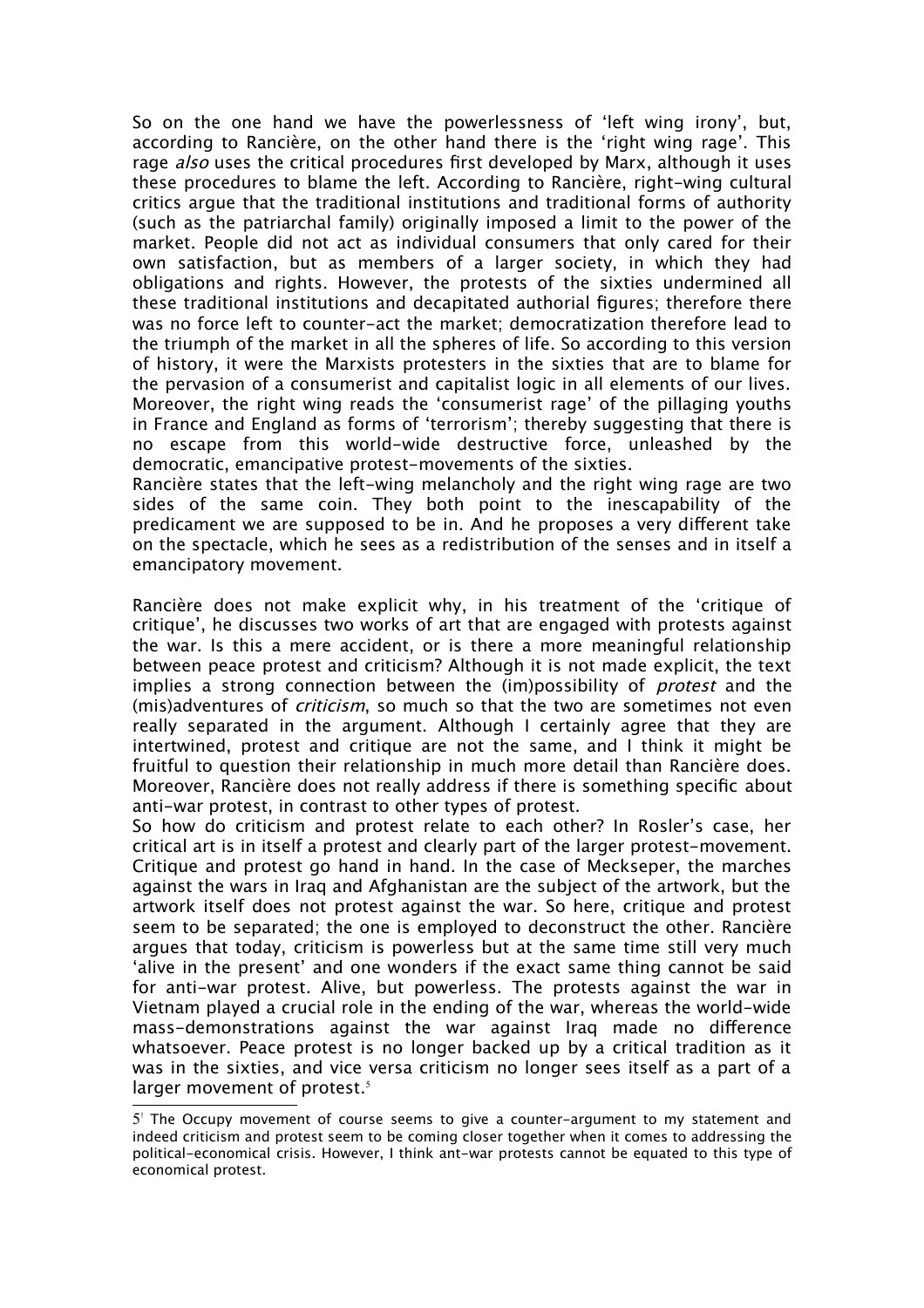However, the history of criticism and anti-war-protest does not begin in the sixties. When we think of the relationship between criticism and protest there is one important text that should be discussed: Virginia Woolf Three Guineas (1938). Its composition is as complex as its subject matter. Woolf writes in response to a letter from a barrister, who asks her opinion about the most efective way to combat war. In response, Woolf considers the relationship between war and masculinity and she comes to the conclusion that they are inseparable. As Morag Shiach summarizes: 'Woolf insists that masculinity, as a socially produced category, is fundamentally implicated in authorianism, in violence and clamour. To challenge the rise of Fascism is thus, for Woolf, to challenge the logic and the history of the patriarchal state: something she can only do as an outsider.' As a woman of the upper middle-class, Woolf is (or has been) denied access to higher education and a profession, is therefore forced into this position of the powerless outsider, but paradoxically exactly this exclusion ofers a chance to form a political and cultural movement which could challenge the drive towards fascism and war. The personal and private fear women experience in there lives, are linked to the political domain, or as Woolf states: 'That fear, small, insignifcant and private as it is, is connected with the other fear, the public fear, which is neither small nor insignifcant, the fear which has led you to ask to help you prevent war.'[6](#page-3-0) For Woolf, class and gender always go hand in hand and only when their complex intertwinement is acknowledged, can there function be critiqued.

Rancière does not address the feminist aspect of Rosler's work, but with Woolfs essay in mind, we cannot fail to notice that Rosler has chosen advertisements aimed at women, mainly published in women's magazine. The 'home' in 'Bringing war home' is not only a 'bourgeois' home but also a home still enclosed in a patriarchal logic. Rancière reads these art-works as criticisms of consumerism. But anti-war protest is not only about the relationship between consumerism and aggression, for as Woolf has demonstrated it is also about the relationship between the sexes, the fear and anger that structures relations between men and women, and how in a complex way this fear and anger fuels militarism and war-mongering. If we want to look into the reasons why in contemporary society, both protest and criticism seem to be powerless, we have to take into account this absence of the feminist argument (in both Rancière text and in Meckseper's art), that was still present in Rosler's work.

In conclusion, I think the question what happened to this feminist point of view can also deepen Rancières analysis of the right-wing rage. An infuential fgure on the conservative side is for instance Theodore Dalrymple. His social and cultural analysis mimics left-wing criticism, as they are always focused on class. He indeed uses the critical procedures of the left-wing tradition to accuse the left-wing of the destruction of the morality and culture of the lower classes.

Dalrymple also writes literary criticisms, and tellingly, he attacked Woolfs Three Guineas.<sup>[7](#page-3-1)</sup> He accuses her of being a smug, elitists upper-class woman that had the nerve to say that she was worse of than the women of the working class. Also, he blames her for suggesting that the patriarchy in England is a bigger evil than Nazi-Germany, as she opposed the impeding war and

<span id="page-3-0"></span>6 Virginia Woolf, A Room of One's Own and Three Guineas (Oxford New York 1998), p. 363

<span id="page-3-1"></span><sup>7&</sup>lt;sup>1</sup> Dalrymple, T. 'The rage of Virginia Woolf'. In: *Our culture, what's left of it*. 2005, Ivan R. Dee.